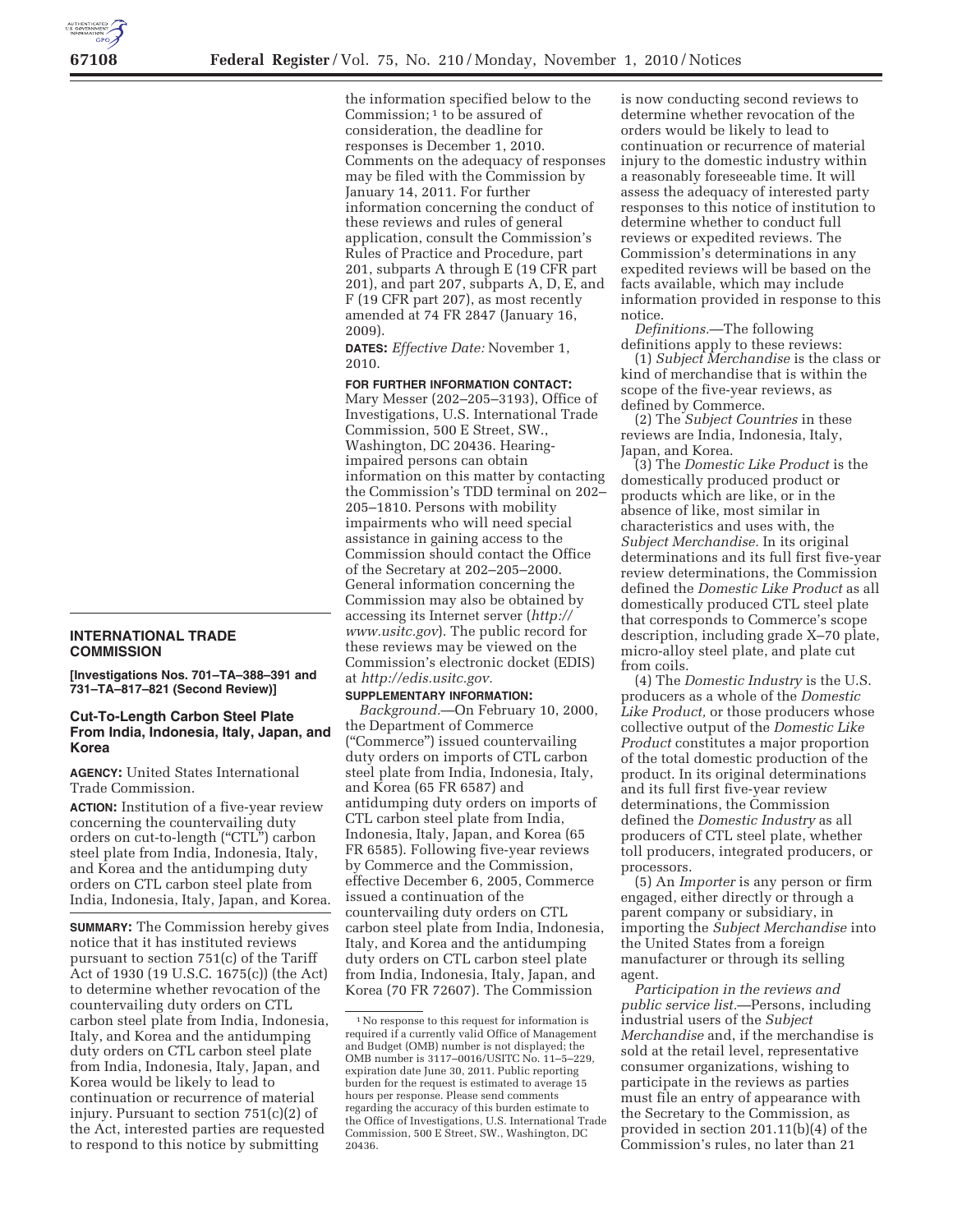days after publication of this notice in the **Federal Register.** The Secretary will maintain a public service list containing the names and addresses of all persons, or their representatives, who are parties to the reviews.

Former Commission employees who are seeking to appear in Commission five-year reviews are advised that they may appear in a review even if they participated personally and substantially in the corresponding underlying original investigation. The Commission's designated agency ethics official has advised that a five-year review is not considered the "same particular matter'' as the corresponding underlying original investigation for purposes of 18 U.S.C. 207, the post employment statute for Federal employees, and Commission rule 201.15(b) (19 CFR 201.15(b)), 73 FR 24609 (May 5, 2008). This advice was developed in consultation with the Office of Government Ethics. Consequently, former employees are not required to seek Commission approval to appear in a review under Commission rule 19 CFR 201.15, even if the corresponding underlying original investigation was pending when they were Commission employees. For further ethics advice on this matter, contact Carol McCue Verratti, Deputy Agency Ethics Official, at 202–205– 3088.

*Limited disclosure of business proprietary information (BPI) under an administrative protective order (APO) and APO service list.*—Pursuant to section 207.7(a) of the Commission's rules, the Secretary will make BPI submitted in these reviews available to authorized applicants under the APO issued in the reviews, provided that the application is made no later than 21 days after publication of this notice in the **Federal Register**. Authorized applicants must represent interested parties, as defined in 19 U.S.C. 1677(9), who are parties to the reviews. A separate service list will be maintained by the Secretary for those parties authorized to receive BPI under the APO.

*Certification.*—Pursuant to section 207.3 of the Commission's rules, any person submitting information to the Commission in connection with these reviews must certify that the information is accurate and complete to the best of the submitter's knowledge. In making the certification, the submitter will be deemed to consent, unless otherwise specified, for the Commission, its employees, and contract personnel to use the information provided in any other reviews or investigations of the same or

comparable products which the Commission conducts under Title VII of the Act, or in internal audits and investigations relating to the programs and operations of the Commission pursuant to 5 U.S.C. Appendix 3.

*Written submissions.*—Pursuant to section 207.61 of the Commission's rules, each interested party response to this notice must provide the information specified below. The deadline for filing such responses is December 1, 2010. Pursuant to section 207.62(b) of the Commission's rules, eligible parties (as specified in Commission rule 207.62(b)(1)) may also file comments concerning the adequacy of responses to the notice of institution and whether the Commission should conduct expedited or full reviews. The deadline for filing such comments is January 14, 2011. All written submissions must conform with the provisions of sections 201.8 and 207.3 of the Commission's rules and any submissions that contain BPI must also conform with the requirements of sections 201.6 and 207.7 of the Commission's rules. The Commission's rules do not authorize filing of submissions with the Secretary by facsimile or electronic means, except to the extent permitted by section 201.8 of the Commission's rules, as amended, 67 FR 68036 (November 8, 2002). Also, in accordance with sections 201.16(c) and 207.3 of the Commission's rules, each document filed by a party to the reviews must be served on all other parties to the reviews (as identified by either the public or APO service list as appropriate), and a certificate of service must accompany the document (if you are not a party to the reviews you do not need to serve your response).

*Inability to provide requested information.*—Pursuant to section 207.61(c) of the Commission's rules, any interested party that cannot furnish the information requested by this notice in the requested form and manner shall notify the Commission at the earliest possible time, provide a full explanation of why it cannot provide the requested information, and indicate alternative forms in which it can provide equivalent information. If an interested party does not provide this notification (or the Commission finds the explanation provided in the notification inadequate) and fails to provide a complete response to this notice, the Commission may take an adverse inference against the party pursuant to section 776(b) of the Act in making its determination in the reviews.

*Information to be Provided in Response to this Notice of Institution:* If you are a domestic producer, union/ worker group, or trade/business

association; import/export *Subject Merchandise* from more than one *Subject Country;* or produce *Subject Merchandise* in more than one *Subject Country,* you may file a single response. If you do so, please ensure that your response to each question includes the information requested for each pertinent *Subject Country.* As used below, the term "firm" includes any related firms.

(1) The name and address of your firm or entity (including World Wide Web address) and name, telephone number, fax number, and e-mail address of the certifying official.

(2) A statement indicating whether your firm/entity is a U.S. producer of the *Domestic Like Product,* a U.S. union or worker group, a U.S. importer of the *Subject Merchandise,* a foreign producer or exporter of the *Subject Merchandise,*  a U.S. or foreign trade or business association, or another interested party (including an explanation). If you are a union/worker group or trade/business association, identify the firms in which your workers are employed or which are members of your association.

(3) A statement indicating whether your firm/entity is willing to participate in these reviews by providing information requested by the Commission.

(4) A statement of the likely effects of the revocation of the antidumping and countervailing duty orders on the *Domestic Industry* in general and/or your firm/entity specifically. In your response, please discuss the various factors specified in section 752(a) of the Act (19 U.S.C. 1675a(a)) including the likely volume of subject imports, likely price effects of subject imports, and likely impact of imports of *Subject Merchandise* on the *Domestic Industry.* 

(5) A list of all known and currently operating U.S. producers of the *Domestic Like Product.* Identify any known related parties and the nature of the relationship as defined in section 771(4)(B) of the Act (19 U.S.C. 1677(4)(B)).

(6) A list of all known and currently operating U.S. importers of the *Subject Merchandise* and producers of the *Subject Merchandise* in each *Subject Country* that currently export or have exported *Subject Merchandise* to the United States or other countries after 2004.

(7) A list of 3–5 leading purchasers in the U.S. market for the *Domestic Like Product* and the *Subject Merchandise*  (including street address, World Wide Web address, and the name, telephone number, fax number, and e-mail address of a responsible official at each firm).

(8) A list of known sources of information on national or regional